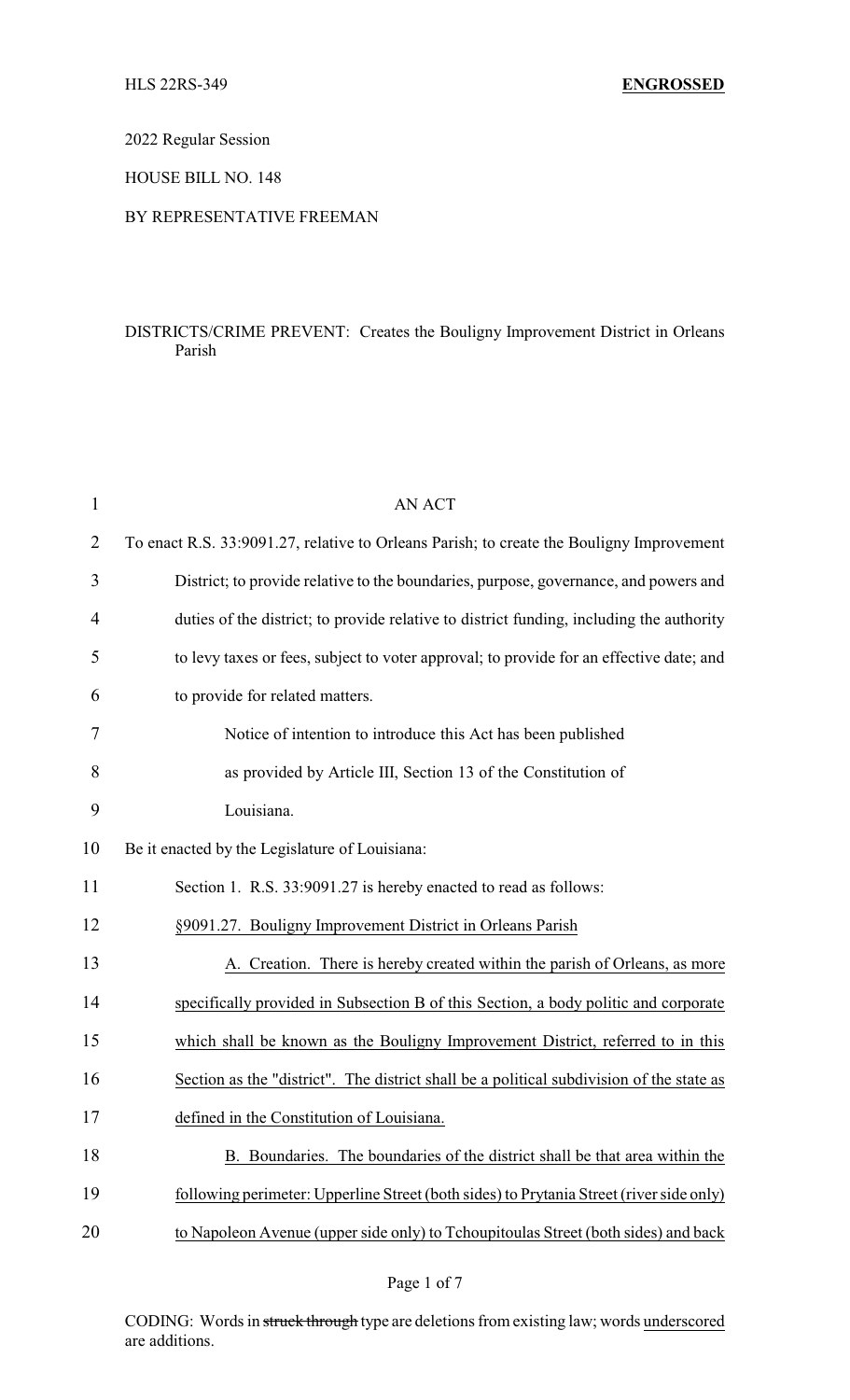| $\mathbf{1}$ | to Upperline Street. All municipal numbers on Prytania Street and Napoleon Avenue         |
|--------------|-------------------------------------------------------------------------------------------|
| 2            | are excluded from this district.                                                          |
| 3            | C. Purpose. The district is established for the primary object and purpose of             |
| 4            | promoting and encouraging security in the area included within the district.              |
| 5            | D. Governance. (1) In order to provide for the orderly development of the                 |
| 6            | district and effectuation of the services to be furnished by the district and to provide  |
| 7            | for the representation in the affairs of the district of those persons and interests      |
| 8            | immediately concerned with and affected by security in the area, the district shall be    |
| 9            | managed by a seven-member board of commissioners, referred to in this Section as          |
| 10           | the "board". The board shall be composed as follows:                                      |
| 11           | (a) The president of the Bouligny Improvement Association or its successor,               |
| 12           | referred to in this Section as the "association".                                         |
| 13           | (b) The board of directors of the association shall appoint two members.                  |
| 14           | (c) The mayor of the city of New Orleans shall appoint one member from a                  |
| 15           | list of nominations submitted by the association.                                         |
| 16           | The member of the Louisiana House of Representatives whose district<br>(d)                |
| 17           | encompasses all or the greater portion of the area of the district shall appoint one      |
| 18           | member from a list of nominations submitted by the association.                           |
| 19           | (e) The member of the Louisiana Senate whose district encompasses all or                  |
| 20           | the greater portion of the area of the district shall appoint one member from a list of   |
| 21           | nominations submitted by the association.                                                 |
| 22           | The member of the governing authority of the city of New Orleans whose<br>(f)             |
| 23           | council district encompasses all or the greater portion of the area of the district shall |
| 24           | appoint one member from a list of nominations submitted by the association.               |
| 25           | All members of the board shall be residents of the district.                              |
| 26           | $(3)(a)$ Board members serving pursuant to Subparagraphs $(1)(b)$ through $(f)$           |
| 27           | of this Subsection shall serve four-year terms after initial terms as provided in this    |
| 28           | Subparagraph. Two members shall serve an initial term of four years; two shall            |
| 29           | serve an initial term of three years; one shall serve an initial term of two years; and   |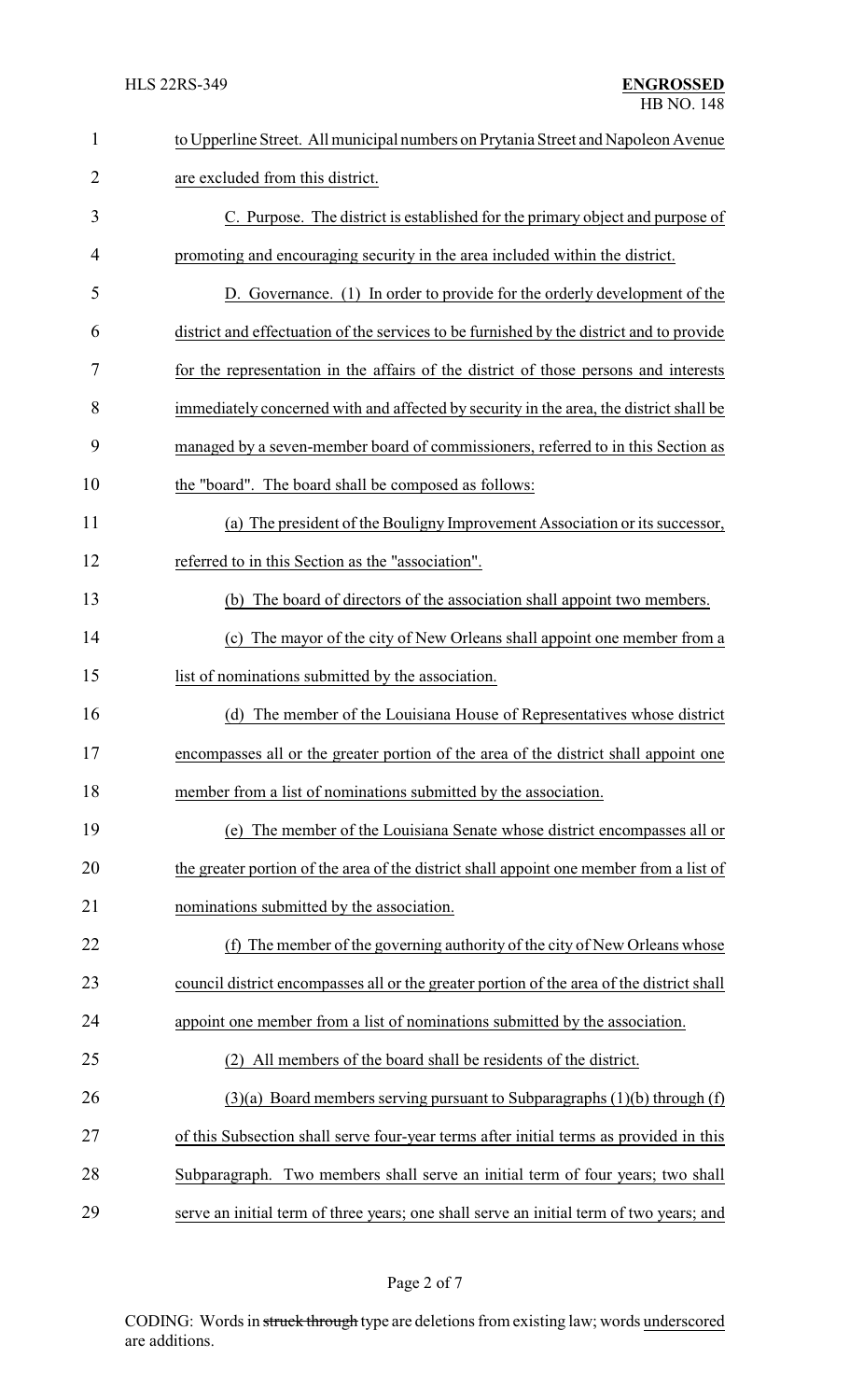| $\mathbf{1}$   | one shall serve an initial term of one year, as determined by lot at the first meeting  |  |  |
|----------------|-----------------------------------------------------------------------------------------|--|--|
| $\overline{2}$ | of the board.                                                                           |  |  |
| 3              | (b) The member serving pursuant to Subparagraph $(1)(a)$ of this Subsection             |  |  |
| 4              | shall serve during his term of office as president of the association.                  |  |  |
| 5              | (c) Any vacancy which occurs prior to the expiration of the term for which              |  |  |
| 6              | a member of the board has been appointed shall be filled for the remainder of the       |  |  |
| 7              | unexpired term in the same manner as the original appointment.                          |  |  |
| 8              | (4) The board shall elect from its members a president, a vice president, a             |  |  |
| 9              | secretary-treasurer, and such other officers as it may deem necessary. The duties of    |  |  |
| 10             | the officers shall be fixed by the bylaws adopted by the board.                         |  |  |
| 11             | (5) The minute books and archives of the district shall be maintained by the            |  |  |
| 12             | secretary of the board. The monies, funds, and accounts of the district shall be in the |  |  |
| 13             | official custody of the board.                                                          |  |  |
| 14             | (6) The board shall adopt such rules and regulations as it deems necessary              |  |  |
| 15             | or advisable for conducting its business affairs. It shall hold regular meetings as     |  |  |
| 16             | shall be provided for in the bylaws and may hold special meetings at such times and     |  |  |
| 17             | places within the district as may be prescribed in the bylaws.                          |  |  |
| 18             | (7) A majority of the members of the board shall constitute a quorum for the            |  |  |
| 19             | transaction of business. The board shall keep minutes of all meetings and shall make    |  |  |
| 20             | them available through the secretary of the board to residents of the district.         |  |  |
| 21             | (8) The members of the board shall serve without compensation but may be                |  |  |
| 22             | reimbursed for out-of-pocket expenses.                                                  |  |  |
| 23             | Powers and duties.<br>The district, acting through its board of<br>Е.                   |  |  |
| 24             | commissioners, shall have the following powers and duties:                              |  |  |
| 25             | To sue and be sued.                                                                     |  |  |
| 26             | To adopt, use, and alter at will a corporate seal.                                      |  |  |
| 27             | To receive and expend funds collected pursuant to Subsection G of this<br>(3)           |  |  |
| 28             | Section and in accordance with a budget adopted as provided by Subsection H of this     |  |  |
| 29             | Section.                                                                                |  |  |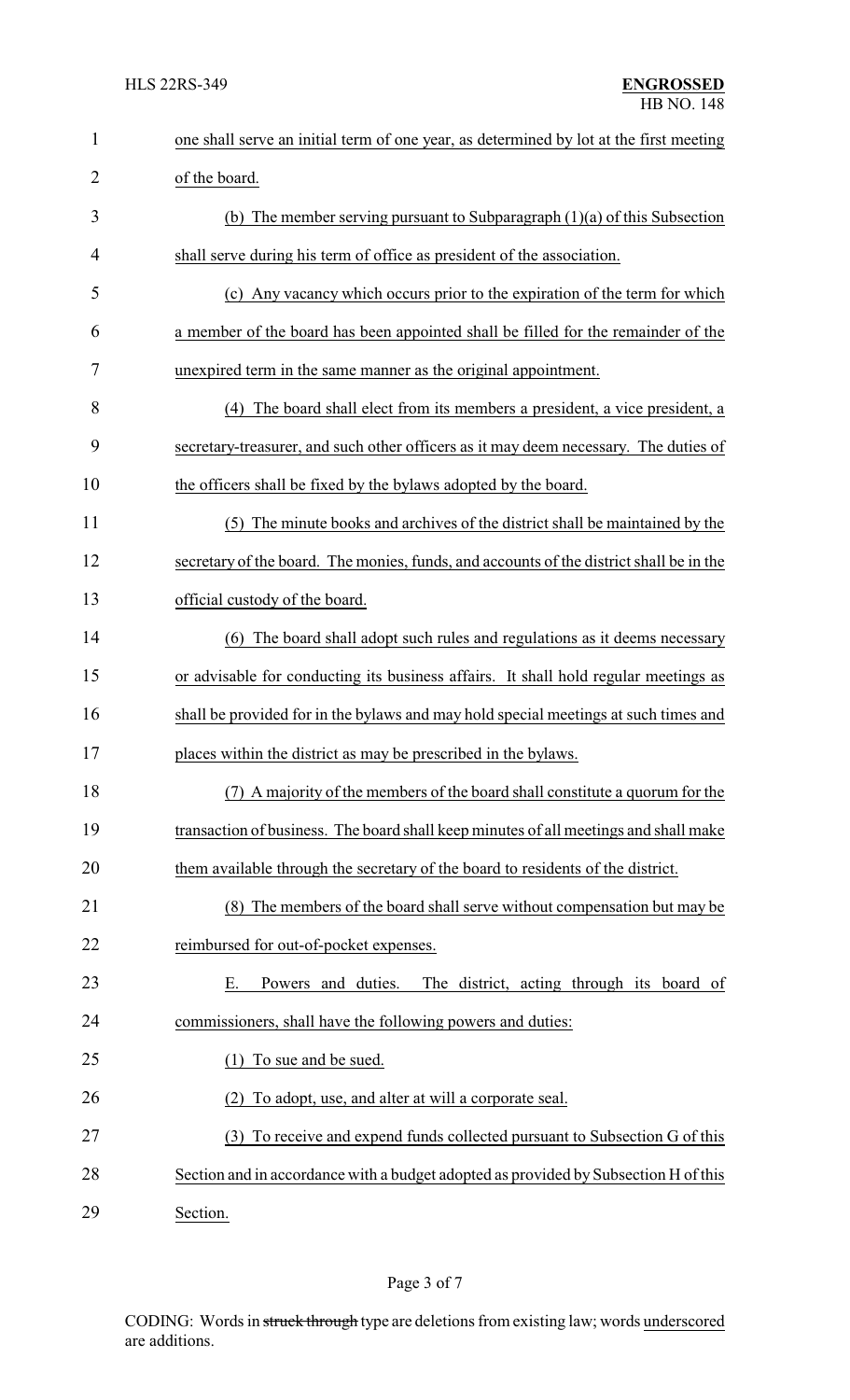| $\mathbf{1}$   | (4) To enter into contracts with individuals or entities private or public for           |
|----------------|------------------------------------------------------------------------------------------|
| $\overline{2}$ | the provision of security patrols in the district. The district, through the board, may  |
| 3              | contract with the New Orleans Police Department or with a private security company       |
| 4              | for the provision of security patrols in the district.                                   |
| 5              | To purchase items or supplies which the board deems instrumental in<br>(5)               |
| 6              | achieving the purpose of the district.                                                   |
| 7              | (6) To perform or have performed any other function or activity necessary                |
| 8              | for the achievement of the purpose of the district.                                      |
| 9              | To acquire, lease, insure, and sell real property within its boundaries in<br>(7)        |
| 10             | accordance with district plans.                                                          |
| 11             | F. Plan. (1) The board shall prepare or cause to be prepared a plan or plans,            |
| 12             | such plan or plans and the plan provided for in Subsection G of this Section, referred   |
| 13             | to collectively in this Section as the "plan", specifying the public improvements,       |
| 14             | facilities, and services proposed to be furnished, constructed, or acquired for the      |
| 15             | district, and it shall conduct such hearings, publish such notice with respect thereto,  |
| 16             | and disseminate such information as it, in the exercise of its sound discretion, may     |
| 17             | deem to be appropriate or advisable and in the public interest.                          |
| 18             | (2) Any plan shall include:                                                              |
| 19             | (a) An estimate of the annual and aggregate cost of acquiring, constructing,             |
| 20             | or providing the services, improvements, or facilities set forth therein.                |
| 21             | An estimate of the aggregate number of mills or fees required to be<br>(b)               |
| 22             | levied in each year on the taxable real property within the district in order to provide |
| 23             | the funds required for the implementation or effectuation of the plan for furnishing     |
| 24             | the services specified and for capital improvements, or both.                            |
| 25             | Taxing authority. $(1)(a)$ The governing authority of the city of New<br>G.              |
| 26             | Orleans may levy and collect, as authorized by the district and as specifically          |
| 27             | provided for in this Section, for a term not to exceed eight years, in the same manner   |
| 28             | and at the same time as all other ad valorem taxes on property subject to taxation by    |
| 29             | the city are levied and collected, a special ad valorem tax not to exceed twenty mills   |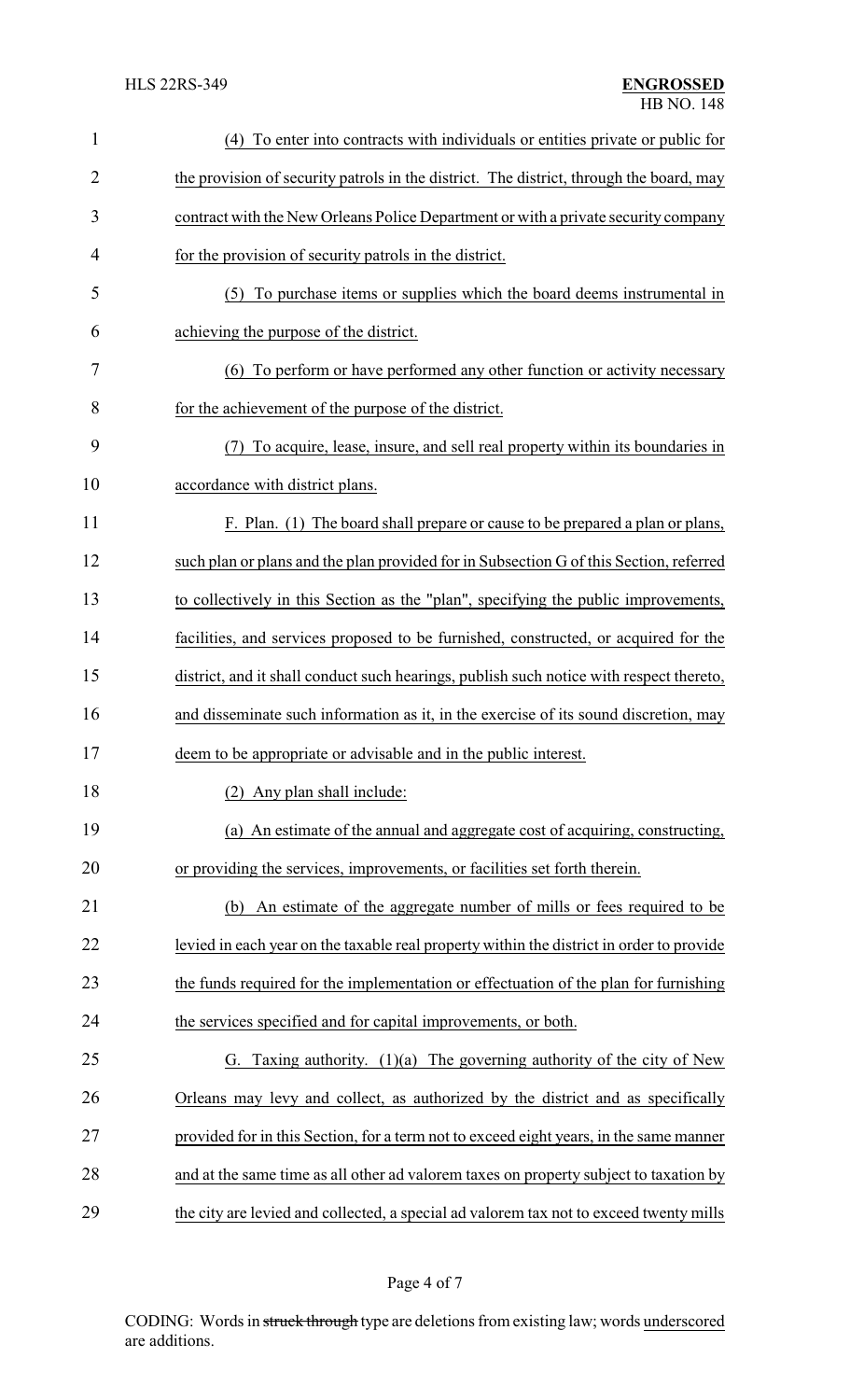| $\mathbf{1}$   | or fees upon all taxable real property situated within the boundaries of the district.        |
|----------------|-----------------------------------------------------------------------------------------------|
| $\overline{2}$ | A tax or fee authorized by this Subsection shall be levied and collected only after the       |
| 3              | question of its imposition has been submitted to and approved by a majority of the            |
| 4              | registered voters of the district voting on the question at a regularly scheduled             |
| 5              | election to be conducted in accordance with provisions of the Louisiana Election              |
| 6              | Code. No such tax or fee shall be levied until a plan requiring or requesting the levy        |
| 7              | of a tax or fee is finally and conclusively adopted in accordance with the procedures         |
| 8              | prescribed in this Section.                                                                   |
| 9              | (b) The tax or fee may be renewed subject to the provisions of Subparagraph                   |
| 10             | (a) of this Paragraph.                                                                        |
| 11             | (2) No fee shall be imposed upon any parcel whose owner qualifies for and                     |
| 12             | receives the special assessment level provided by Article VII, Section $18(G)(1)$ of          |
| 13             | the Constitution of Louisiana.                                                                |
| 14             | (3) The proceeds of a tax or fee shall be used solely and exclusively for the                 |
| 15             | purpose and benefit of the district; however, the city may retain one percent of the          |
| 16             | amount collected as a collection fee. The city of New Orleans shall remit to the              |
| 17             | district all amounts collected not more than sixty days after collection.                     |
| 18             | H. Budget. (1) The board of commissioners shall adopt an annual budget                        |
| 19             | in accordance with the Local Government Budget Act, R.S. 39:1301 et seq.                      |
| 20             | The district shall be subject to audit by the legislative auditor pursuant<br>(2)             |
| 21             | to R.S. 24:513.                                                                               |
| 22             | Miscellaneous. It is the purpose and intent of this Section that any                          |
| 23             | additional security patrols, public or private, provided by the district shall be             |
| 24             | supplemental to and not in lieu of personnel and services provided in the district by         |
| 25             | the New Orleans Police Department.                                                            |
| 26             | Section 2. This Act shall become effective upon signature by the governor or, if not          |
| 27             | signed by the governor, upon expiration of the time for bills to become law without signature |
| 28             | by the governor, as provided by Article III, Section 18 of the Constitution of Louisiana. If  |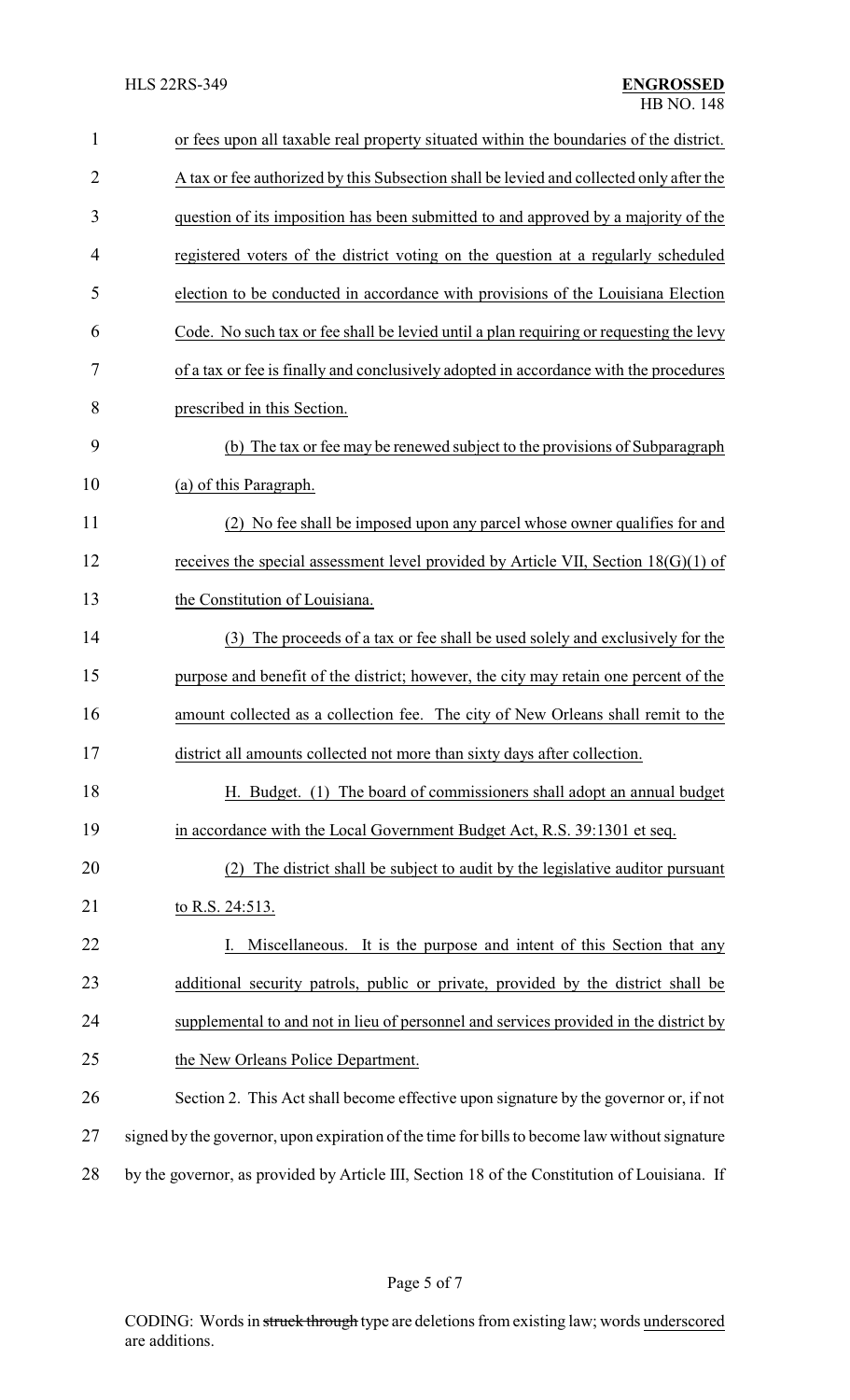- 1 vetoed by the governor and subsequently approved by the legislature, this Act shall become
- 2 effective on the day following such approval.

## **DIGEST**

The digest printed below was prepared by House Legislative Services. It constitutes no part of the legislative instrument. The keyword, one-liner, abstract, and digest do not constitute part of the law or proof or indicia of legislative intent. [R.S. 1:13(B) and 24:177(E)]

| HB 148 Engrossed | 2022 Regular Session | Freeman |
|------------------|----------------------|---------|
|                  |                      |         |

**Abstract:** Creates the Bouligny Improvement District in Orleans Parish. Provides for the district's boundaries, purpose, governance, and funding, including the authority to levy taxes or fees.

Proposed law creates the Bouligny Improvement District in Orleans Parish as a political subdivision of the state for the purpose of promoting and encouraging security in the area included within the district. Provides for district boundaries. Provides that the district shall be governed by a board of commissioners composed as follows:

- (1) The president of the Bouligny Improvement Assoc. (association).
- (2) Two members appointed by the board of directors of the association.
- (3) One member appointed by the mayor of the city of New Orleans from a list of nominations submitted by the association.
- (4) One member appointed by the member of the La. House of Representatives whose district encompasses all or the greater portion of the area of the district from a list of nominations submitted by the association.
- (5) One member appointed by the member of the La. Senate whose district encompasses all or the greater portion of the area of the district from a list of nominations submitted by the association.
- (6) One member appointed by the member of the governing authority of the city of New Orleans whose council district encompasses all or the greater portion of the area of the district from a list of nominations submitted by the association.

Requires board members to be residents and qualified voters of the district.

Proposed law provides for the district's powers and duties including the following:

- (1) To sue and be sued.
- (2) To adopt, use, and alter at will a corporate seal.
- (3) To receive and expend funds from authorized taxes or fees in accordance with an adopted budget.
- (4) To enter into contracts with individuals or entities, private or public for the provision of security patrols in the district.
- (5) To purchase items or supplies which the board deems instrumental in achieving the purpose of the district.

Page 6 of 7